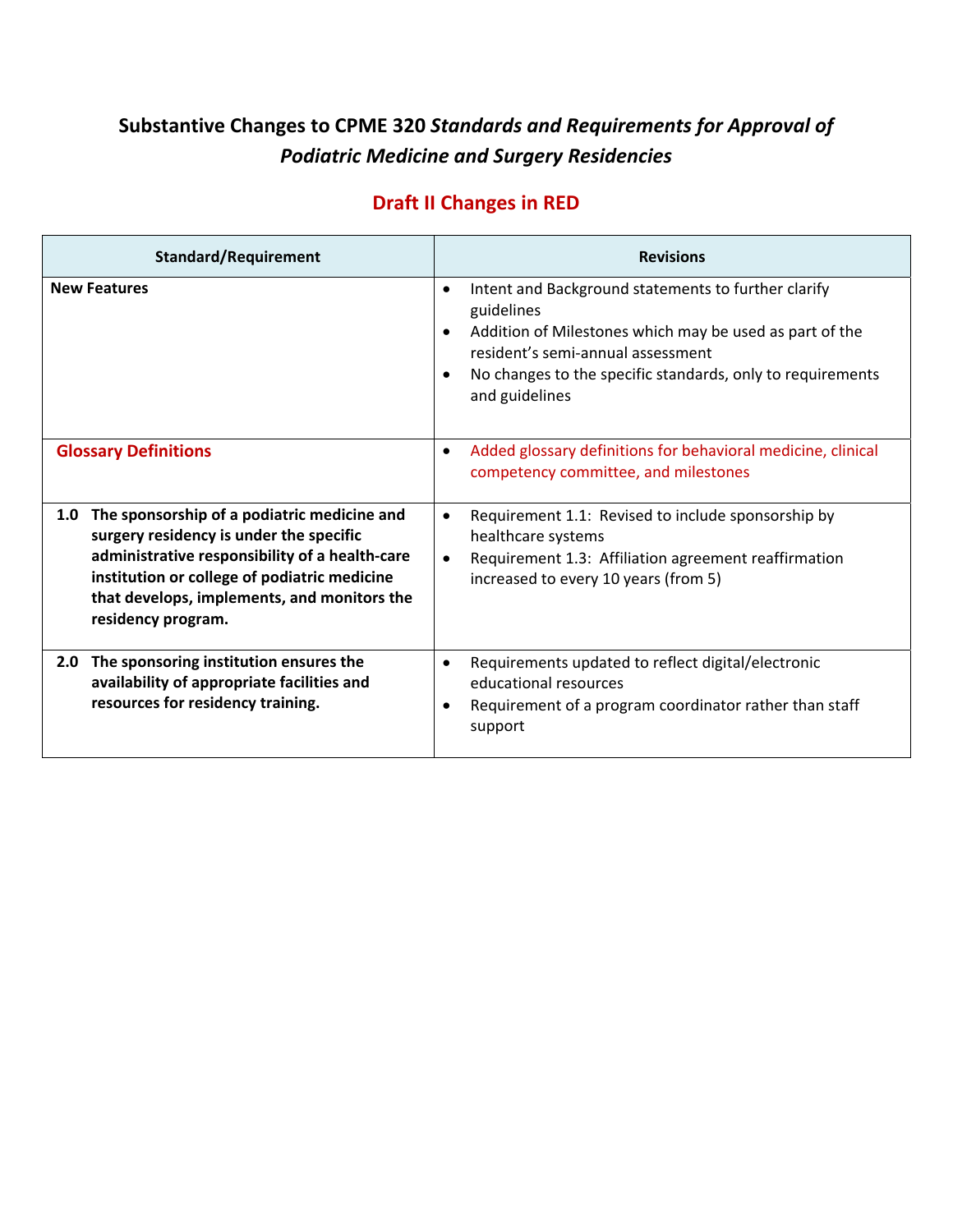| <b>Standard/Requirement</b>                                                                                                                                                                      | <b>Revisions</b>                                                                                                                                                                                                                                                                                                                                                                                                                                                                                                                                                                                                                                                                                                                                                                                                                                                                                                                                                                                                                                                                                                                                                                   |
|--------------------------------------------------------------------------------------------------------------------------------------------------------------------------------------------------|------------------------------------------------------------------------------------------------------------------------------------------------------------------------------------------------------------------------------------------------------------------------------------------------------------------------------------------------------------------------------------------------------------------------------------------------------------------------------------------------------------------------------------------------------------------------------------------------------------------------------------------------------------------------------------------------------------------------------------------------------------------------------------------------------------------------------------------------------------------------------------------------------------------------------------------------------------------------------------------------------------------------------------------------------------------------------------------------------------------------------------------------------------------------------------|
| 3.0 The sponsoring institution formulates,<br>publishes, and implements policies affecting<br>the resident.                                                                                      | Requirement 3.3: Revised to require abiding by the rules and<br>$\bullet$<br>regulations of the matching service<br>Requirement 3.6 (Previously requirements 3.7 and 3.9 - now<br>$\bullet$<br>combined): Identifies specific benefits to be provided the<br>residents<br>Requirement 3.7: Clarifies that the program director has final<br>authority over resident employment, performance<br>improvement, and disciplinary action when the resident signs<br>contracts with multiple institutions<br>Requirement 3.8: States that the sponsoring institution will<br>ensure that residents will not sign a non-competition<br>guarantee or restrictive covenant with the institution or any<br>of its affiliated training sites<br>Residency manual must include information related to<br>transition of care<br>Requirement 3.11: (previously 3.12 related to ethical<br>conduct) further defined<br>Addition of requirement 3.12: Residents may not assume the<br>responsibility of ancillary medical staff<br>Addition of requirement 3.13: The sponsoring institution<br>shall ensure that policies and programs are in place that<br>encourage optimal resident well-being. |
| 4.0 The sponsoring institution reports to the<br><b>Council on Podiatric Medical Education</b><br>regarding the conduct of the residency<br>program in a timely manner and at least<br>annually. | Requirement 4.2: Expanded to include changes that require<br>$\bullet$<br>reporting to the council within 30 days                                                                                                                                                                                                                                                                                                                                                                                                                                                                                                                                                                                                                                                                                                                                                                                                                                                                                                                                                                                                                                                                  |
| 5.0 The residency program has a well-defined<br>administrative organization with clear lines of<br>authority and a qualified faculty.                                                            | Requirement 5.2: The program director must be certified by<br>$\bullet$<br>ABPM and/or ABFAS, and must possess a minimum of three<br>years of post-residency clinical experiences. Applicable to<br>program directors appointed after adoption of the revised<br>documents<br>Requirement 5.5: The program director has the authority to<br>$\bullet$<br>approve/remove program faculty                                                                                                                                                                                                                                                                                                                                                                                                                                                                                                                                                                                                                                                                                                                                                                                            |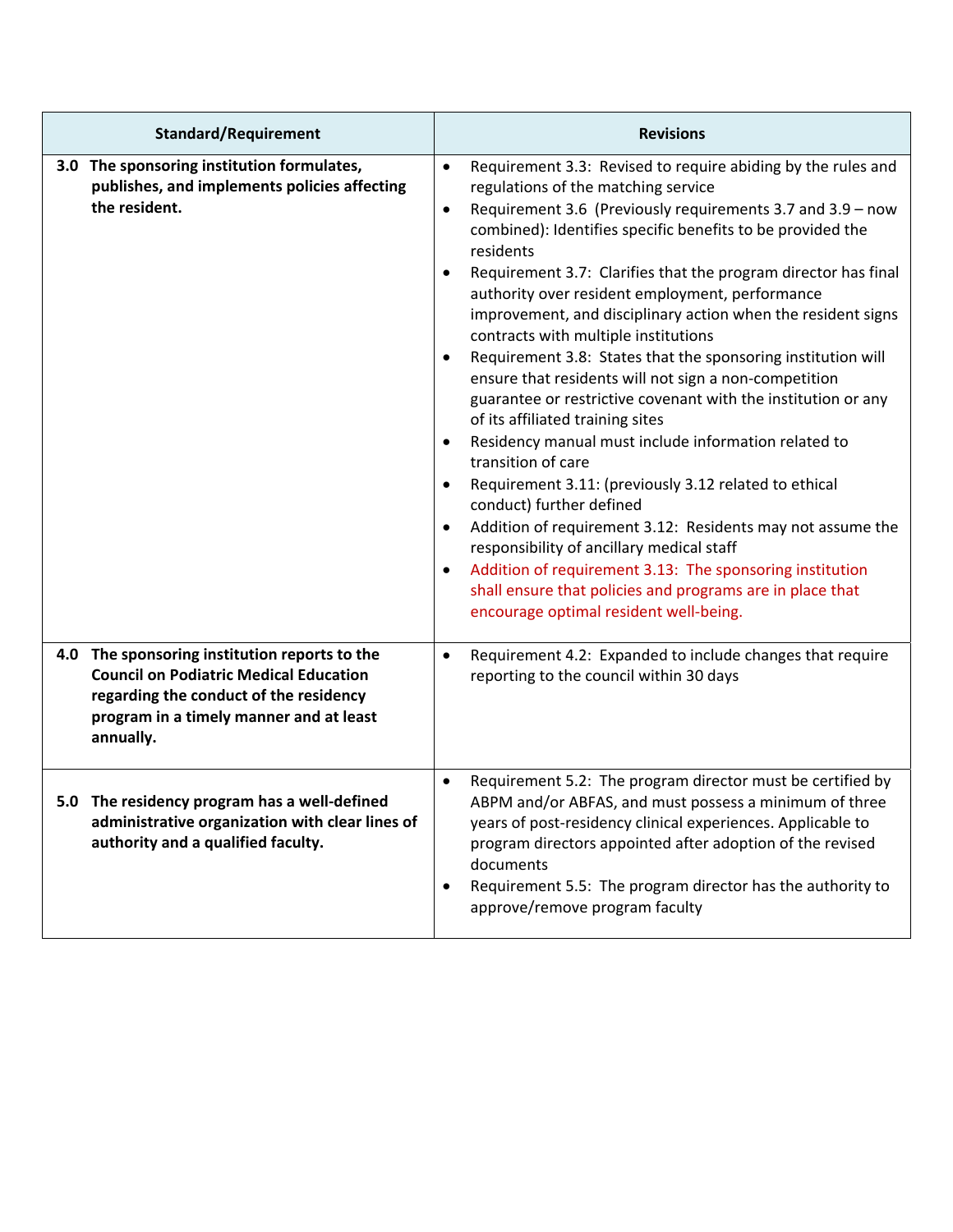| <b>Standard/Requirement</b>                                                                                                                                                                                                                                                                                                                                                                                             | <b>Revisions</b>                                                                                                                                                                                                                                                                                                                                                                                                                                                                                                                                                                                                                                                                                                                                                                                                                                                                                                                                                                                                                                                                                                                                                                                                                                                                                                                                                                                                                                                                                                                                                                                                                                                                                                                                                                                                                                                                                                                                                                                                                                               |
|-------------------------------------------------------------------------------------------------------------------------------------------------------------------------------------------------------------------------------------------------------------------------------------------------------------------------------------------------------------------------------------------------------------------------|----------------------------------------------------------------------------------------------------------------------------------------------------------------------------------------------------------------------------------------------------------------------------------------------------------------------------------------------------------------------------------------------------------------------------------------------------------------------------------------------------------------------------------------------------------------------------------------------------------------------------------------------------------------------------------------------------------------------------------------------------------------------------------------------------------------------------------------------------------------------------------------------------------------------------------------------------------------------------------------------------------------------------------------------------------------------------------------------------------------------------------------------------------------------------------------------------------------------------------------------------------------------------------------------------------------------------------------------------------------------------------------------------------------------------------------------------------------------------------------------------------------------------------------------------------------------------------------------------------------------------------------------------------------------------------------------------------------------------------------------------------------------------------------------------------------------------------------------------------------------------------------------------------------------------------------------------------------------------------------------------------------------------------------------------------------|
| 6.0 The podiatric medicine and surgery residency<br>is a resource-based, competency-driven,<br>assessment-validated program that consists of<br>three years of postgraduate training in<br>inpatient and outpatient medical and surgical<br>management. The sponsoring institution<br>provides training resources that facilitate the<br>resident's sequential and progressive<br>achievement of specific competencies. | $\bullet$<br>Requirement 6.1: Core competencies updated to include<br>additional components and now includes:<br>Requirements of direct participation in the<br>$\circ$<br>management and evaluation of patients in several<br>clinical conditions<br>New - Includes competence in manual dexterity<br>appropriate for the level of training<br>Requirement 6.2: Further defines acceptable formats for<br>$\bullet$<br>web-based logging formats<br>Requirement 6.3: Provides clarification concerning the<br>٠<br>rotation schedule<br>Requirement 6.4: Significant changes<br>$\bullet$<br>o Behavioral science remains a required rotation<br>Pathology is no longer a required rotation<br>$\circ$<br>Vascular medicine has been added as a medical<br>$\circ$<br>subspecialty<br>Rotations must be at least two weeks in length.<br>$\circ$<br>Emergency medicine must a minimum of four weeks<br>$\circ$<br>in length<br>$\Omega$<br>There is a minimum requirement of 8 cumulative weeks of<br>training in surgical specialties. Training must include at least two<br>of the following rotations with a minimum of two weeks in<br>vascular/endovascular surgery.<br>Endovascular/Vascular surgery (at least two weeks)<br>Cardiothoracic surgery, general surgery, hand surgery,<br>orthopedic surgery, neurosurgery, orthopedic/surgical<br>oncology, pediatric orthopedic surgery, plastic surgery, or<br>surgical intensive care unit (SICU), trauma team/surgery<br>$\odot$ -Surgical subspecialties divided into two categories<br>and residents must be afforded a minimum of eight<br>weeks of training in non-podiatric surgery:<br>Minimum of four weeks in Group A, which<br>now includes general surgery, trauma<br>team/surgery, or vascular surgery<br>Minimum of two weeks for each rotation in<br>Group B, which includes cardiothoracic<br>surgery, hand, surgery, orthopedic surgery,<br>neurosurgery, orthopedic/surgical oncology,<br>pediatric orthopedic surgery, or plastic<br>surgery, or surgical intensive care unit (SICU) |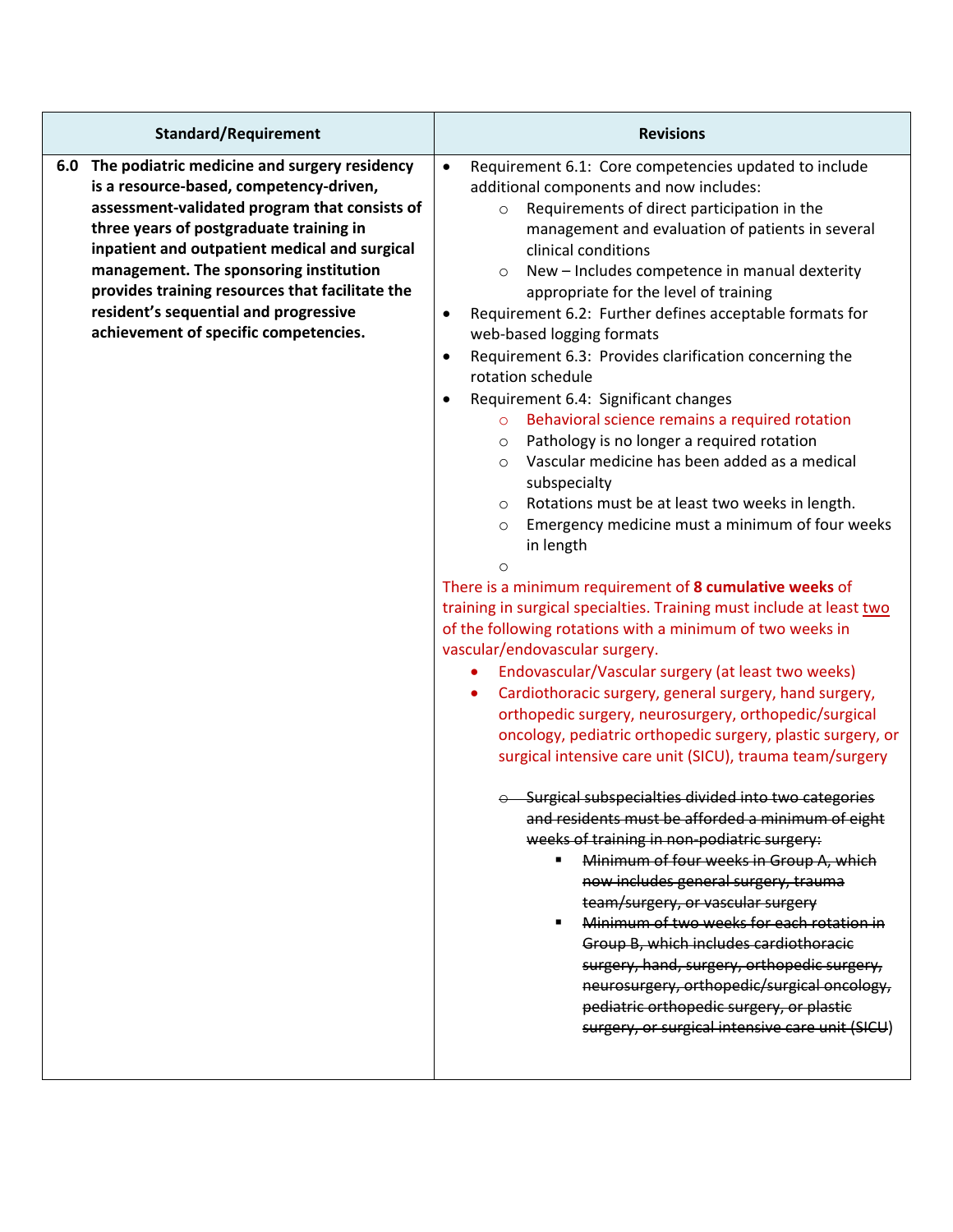| <b>Standard/Requirement</b>                                                                                              | <b>Revisions</b>                                                                                                                                                                                                                                                                                                                                                                                                                                                                                                                                                                                                                                                                                                                                                                                                                                                                                                                                                                                                |
|--------------------------------------------------------------------------------------------------------------------------|-----------------------------------------------------------------------------------------------------------------------------------------------------------------------------------------------------------------------------------------------------------------------------------------------------------------------------------------------------------------------------------------------------------------------------------------------------------------------------------------------------------------------------------------------------------------------------------------------------------------------------------------------------------------------------------------------------------------------------------------------------------------------------------------------------------------------------------------------------------------------------------------------------------------------------------------------------------------------------------------------------------------|
|                                                                                                                          | Requirement 6.7: Expanded to include falls prevention,<br>$\bullet$<br>resident well-being, pain management and opioid addiction,<br>cultural humility, and workplace harassment and<br>discrimination provided at least once during training<br>NEW - Requirement 6.10: The residency program shall<br>$\bullet$<br>ensure the resident is afforded appropriate clinical and<br>educational work hours. The requirement addressed outside<br>activities, work hours, work periods, in-house, and at-home<br>calls                                                                                                                                                                                                                                                                                                                                                                                                                                                                                              |
| 7.0<br>The residency program conducts self-<br>assessment and assessment of the resident<br>based upon the competencies. | Requirement 7.2 (a): Added that assessment of the resident<br>$\bullet$<br>must be documented at least once for every three months of<br>podiatric medicine and/or podiatric surgery service<br>Added "and must include assessment of resident outpatient<br>$\bullet$<br>podiatric experiences (clinic and/or private practice offices)<br>Requirement 7.2 (b): Expanded to include specific<br>$\bullet$<br>components to be included in the resident semi-annual<br>assessment including review of milestones as completed by<br>the clinical competency committee (see Appendix C) and<br>review of completed rotation assessments (7.2a)<br>NEW – Requirement 7.2 (c) – Final assessment of the resident<br>$\bullet$<br>NEW - Requirement 7.3 related to requiring annual in-<br>$\bullet$<br>training exams, including a guideline that the program must<br>require that residents take one exam from each JCRSB-<br>recognized specialty board at least once during their time in<br>residency training |
| Appendix A - Volume and Diversity Requirements                                                                           | Eliminated Podiatric clinic/office encounter MAV of 1000<br>$\bullet$<br>cases, replaced with other podiatric procedures (MAV of 100<br>Also identified as category 6)<br>Surgical Case Activity for PMSR only programs identified as<br>$\bullet$<br>250 (PMSR/RRA is 300)<br>Lower extremity wound Care MAV added to require 50 cases<br>$\bullet$<br>(category 6). Expanded the definition of lower extremity<br>wound care, and included a statement that non-lower<br>extremity wound care should be logged as category 10.20<br>Biomechanical MAVs reduced from 75 to 50<br>$\bullet$                                                                                                                                                                                                                                                                                                                                                                                                                     |
| <b>Appendix B</b>                                                                                                        | Category 6 - updated and expanded to include practice-<br>$\bullet$<br>based procedures that may be applied to meet the 250 MAV<br>requirement                                                                                                                                                                                                                                                                                                                                                                                                                                                                                                                                                                                                                                                                                                                                                                                                                                                                  |